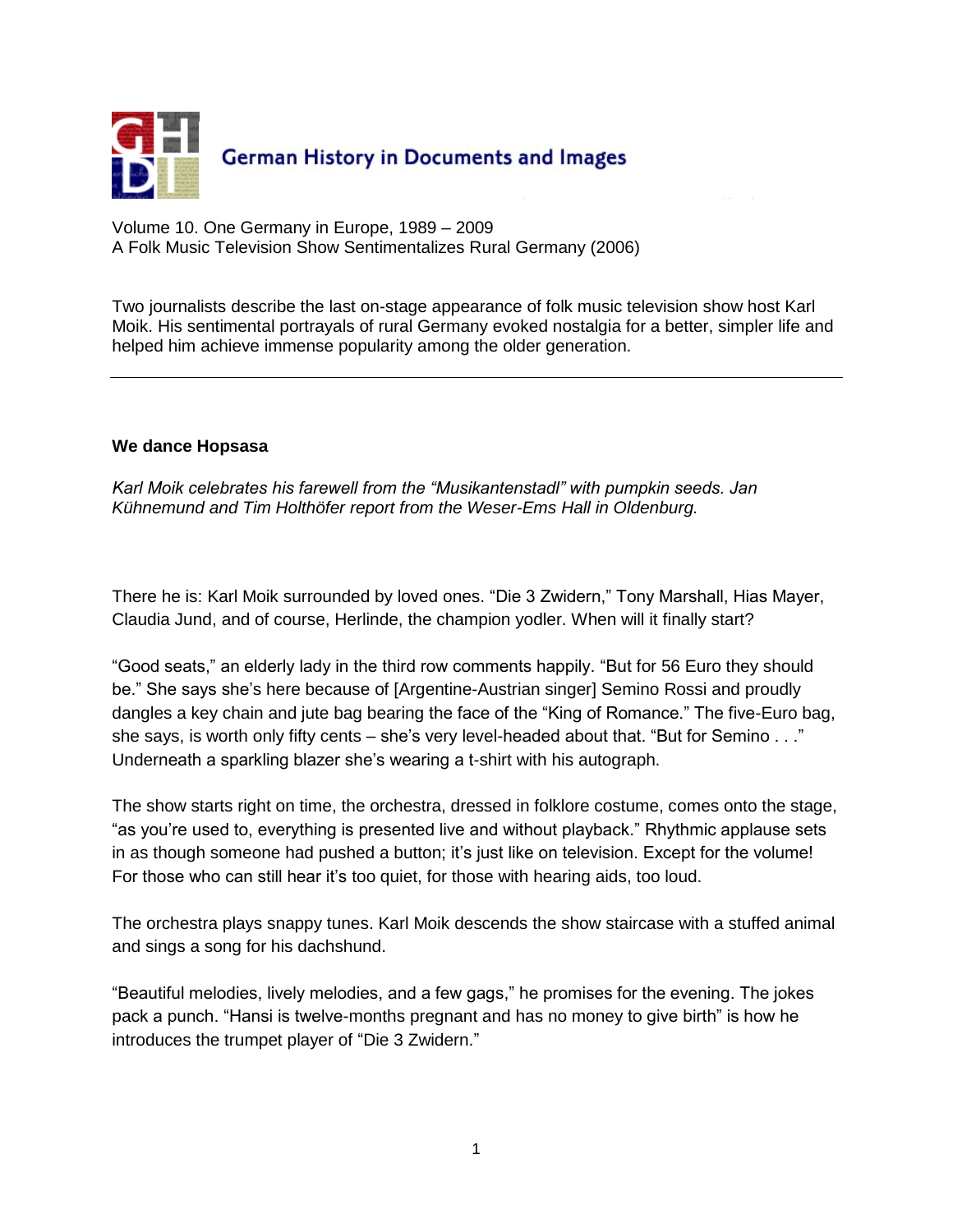Karl Moik does most of the jokes with the jokster Hias Mayer. Their punch lines are a good value for the money. The audience takes pleasure in the tried-and-true. Do you know the one about the wrong-way driver who was passed by someone?

Karl Moik has barely turned his back to the audience when his smile disappears. He is a frugal entertainer.

The varied program is striking for the brevity of the songs. Twenty hit songs in an hour – no room for boredom to arise.

"Die 3 Zwidern" yodel about their homeland and the beautiful Tyrolean countryside. "Well, let's stay happy now with our *Stimmungsmedley* [i.e, mood medley]." The audience rocks back and forth and sings all the hallohiahos, humbahumbatätärätäs and glorygloryhallelujahs at their top of their voices. "Que sera sera, is this not *wunderbar*, and now all together!"

"Herlinde is a super person," enthuses Karl Moik. "She can yodel and is a proud mom." She is a four-time Austrian yodeling champion and sings about "Dopes on the slopes" – or something like that. Her smile is a sight to be seen: it's tattooed on!

During the imminent intermission there will be "Stadl Bread" from a large Oldenburg bakery. Karl Moik lets two women bakers speak: "We have 46 branches around Oldenburg, Bremen, and Wesermarch." – "And how many stores do you have?" – "46." – "Wow, that's a lot. All here in Oldenburg?"

Karl Moik likes the women bakers, they're single. "And what's in the bread?" – "Natural sourdough, sunflower seeds . . ." – "Stop! Sunflower seeds, what does that tell us?" – "No idea, I only know something about pumpkin seeds." – "Yes, precisely, pumpkin seeds. Buy the bread and there'll be some action tonight. Or just take it along to remember this lovely Stadl evening."

Karl Moik knows about the purchasing power of the older generation. He has a DVD and a CD, "something real nice and Christmas is coming soon." They're available in the foyer during intermission, along with recordings by the performing artists and the "Stadl Bread" from Mayer Bakery, "One for two Euro, three for three – no, two for three, actually – three for five Euro."

"Fabulous, all these people," Claudia Jund calls out into the audience.

"Dance with me into the morning, and I'll stay with you today" she whispers into the ears of older gentlemen.

And now Semino Rossi! "His unique, expressive voice sends velvety shivers over the ladies' skin." Here the program is right. While he's singing, female audience members hand him stuffed animals, flowers, and pralines. He thanks them in his way: "I give you all the roses of this world in the name of tenderness."